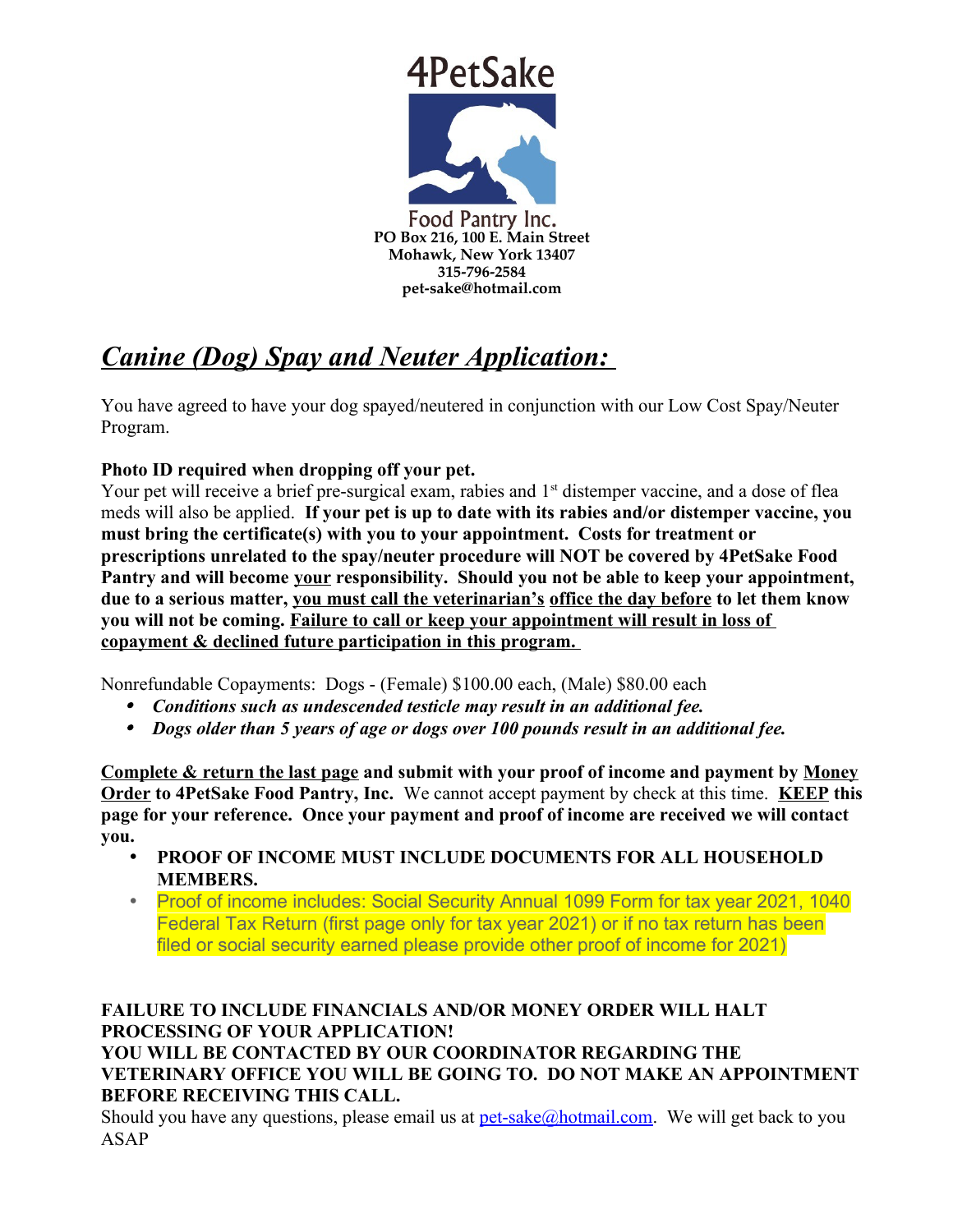# **SPAY/NEUTER CLINIC INFORMATION:**

#### **Your pet must not eat or drink after midnight the night before surgery.**

**The owner of the pet must meet briefly with the surgeon before surgery and show valid photo ID. If someone other than the owner is picking the pet up, their name must be left at the time of drop off.**

**If your dog does not have a current rabies vaccination one will administered the day of surgery. If your pet has been vaccinated, a valid rabies certificate signed by a veterinarian must be presented as proof – a tag is not acceptable.**

**Female dogs should wait 3-4 weeks from their last heat cycle before surgery. If they are in heat surgery will not be performed and will have to be rescheduled. You must notify the Vet to reschedule your appointment should this occur.**

**Your pet will receive a basic exam before surgery. If the animal is sick the day of surgery, a staff member will contact you and determine if they will proceed with the surgery. If any medical concerns are found it will be noted in the record and you will be notified. These medical conditions will not be treated until discussed with you and an estimate is provided. You will be responsible for the cost should you grant permission to treat.**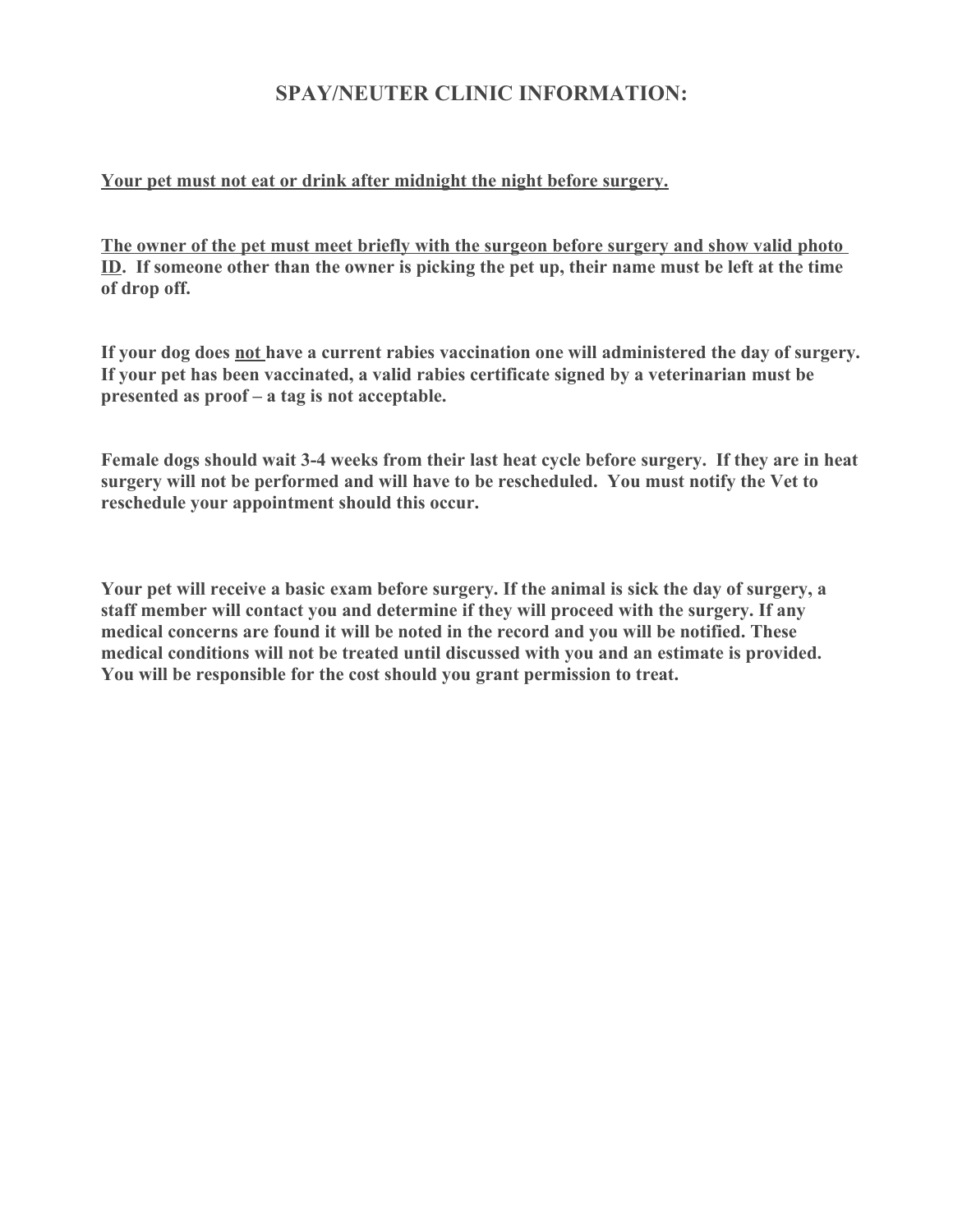| <b>FAMILY SIZE</b> | <b>INCOME</b> |
|--------------------|---------------|
| 1                  | \$22,459.00   |
| $\overline{2}$     | \$30,451.00   |
| 3                  | \$38,443.00   |
| 4                  | \$46,435.00   |
| 5                  | \$54,427.00   |
| 6                  | \$62,419.00   |
| 7                  | \$70,411.00   |
| 8                  | \$78,403.00   |

This program is based on the 2021 Income Guidelines as follows:

Additionally, the following criteria must be met:

**Total Income must be provided for the entire household – not just the owner of the animal.**

• Proof of income (Social Security Annual 1099 Form for tax year 2021, 1040 Federal Tax Return, first page only for tax year 2021 or if no tax return has been filed or social security earned other proof of income for 2021).